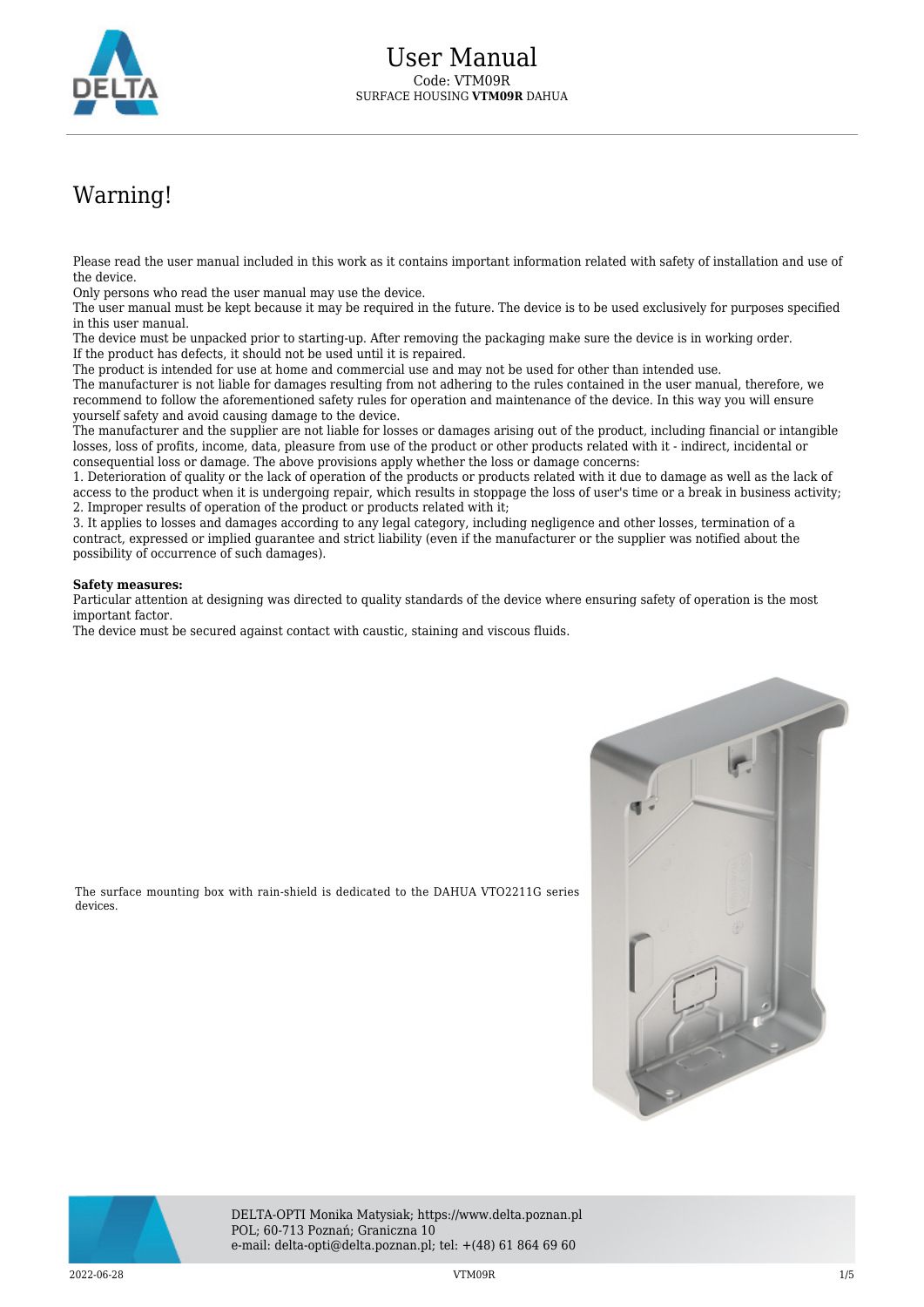

## User Manual Code: VTM09R SURFACE HOUSING **VTM09R** DAHUA

| Material:              | Plastic                                                                                               |
|------------------------|-------------------------------------------------------------------------------------------------------|
| Application:           | VTO2211G                                                                                              |
| "Index of Protection": | IP65 after additional sealing the housing connection with the mounting surface, e.g.<br>with silicone |
| Color:                 | Silver                                                                                                |
| Weight:                | $0.074$ kg                                                                                            |
| Dimensions:            | 158 x 107 x 36 mm                                                                                     |
| Manufacturer / Brand:  | <b>DAHUA</b>                                                                                          |
| Guarantee:             | 3 years                                                                                               |

## Front view:



Rear view:

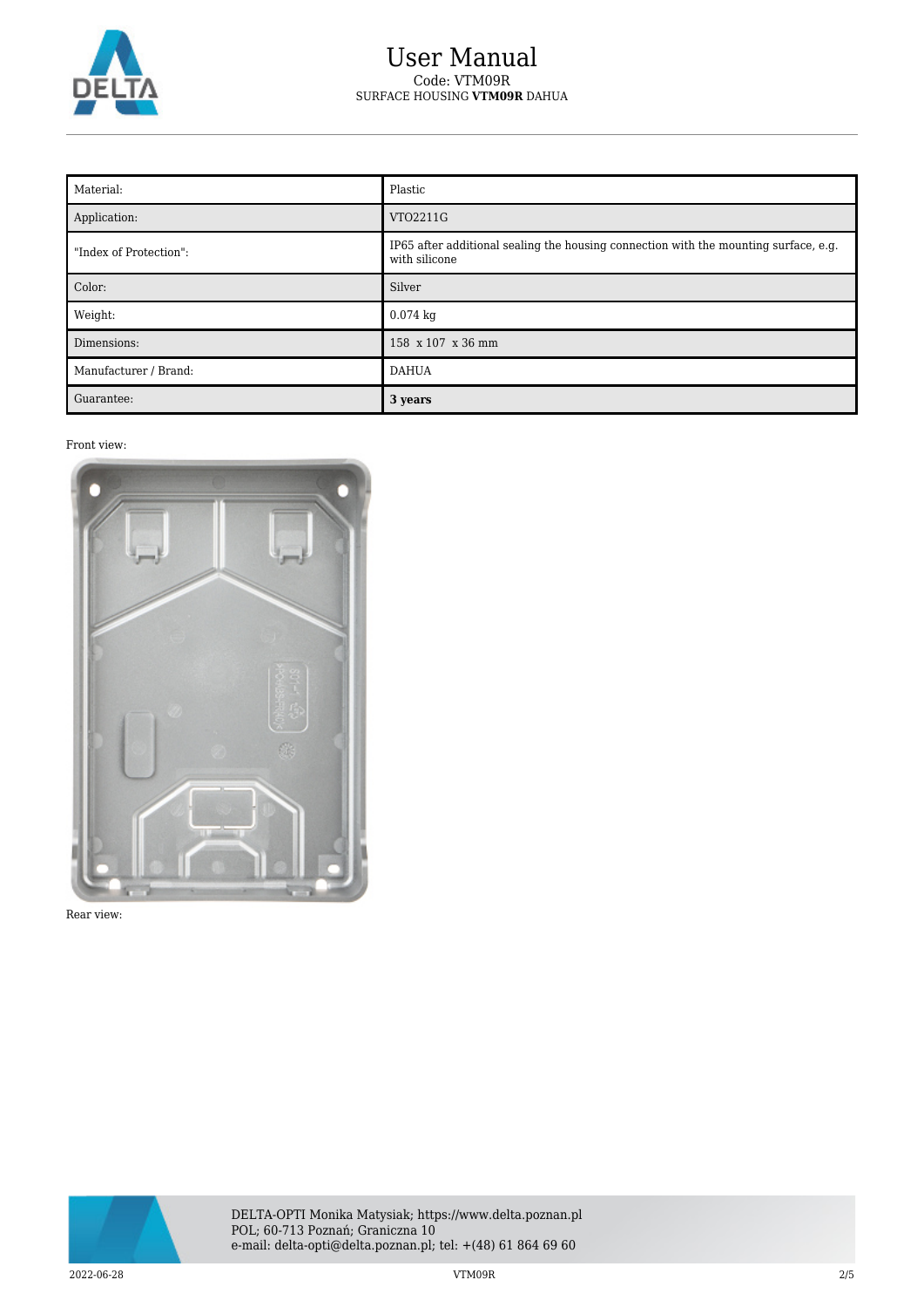



Side view:



Bottom view:

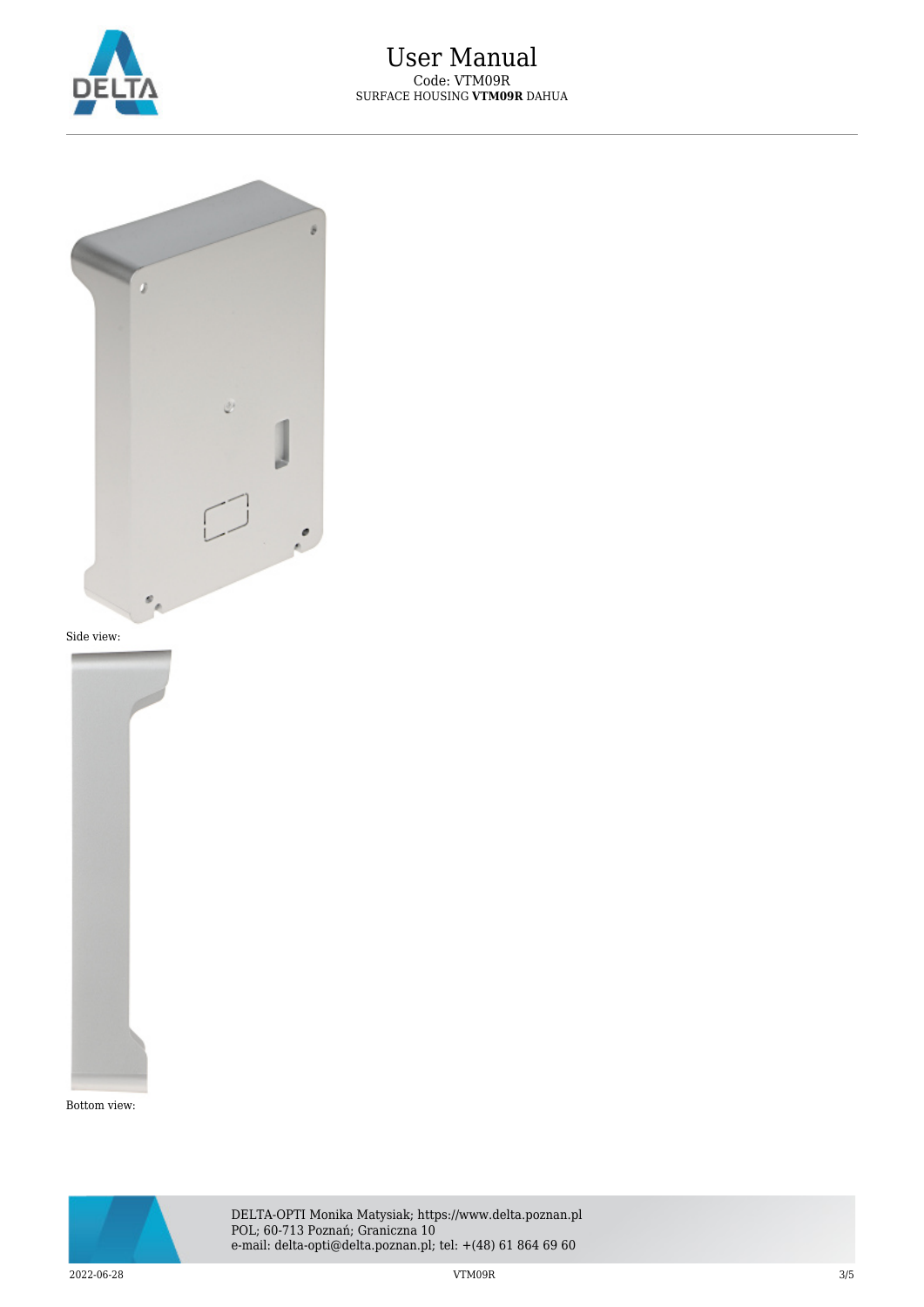

35.5 [1.40]



Dimensions:



Application: